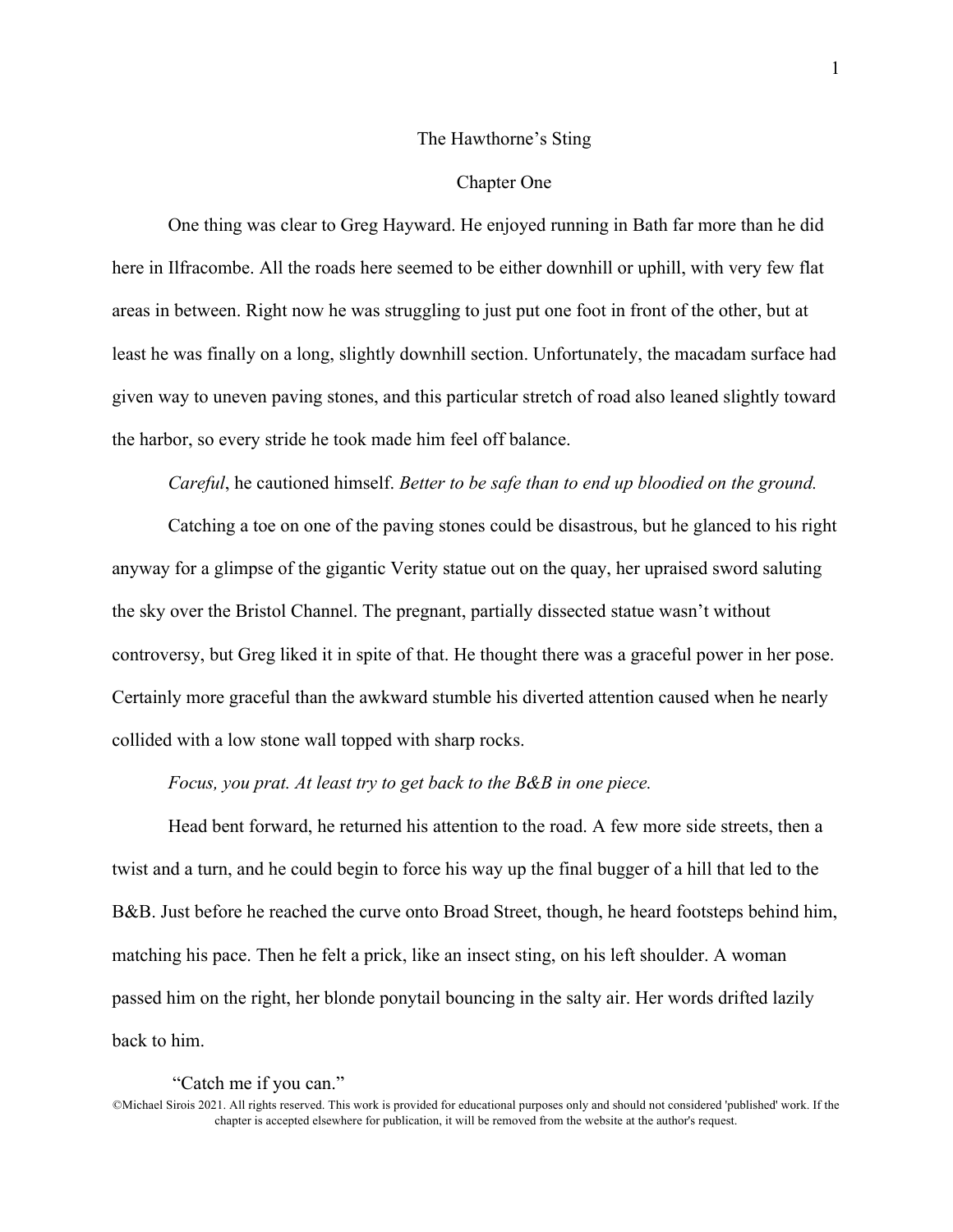A deep gray film drifted into his consciousness, and sight and sound slid away.

\*

A man's voice entered the darkness. "*Comment vous sentez-vous, monsieur?*"

Greg opened his eyes, slowly, painfully. The man was speaking French, and Greg didn't understand a word of it. Well, maybe a few words, "*monsieur*" and "*vous*," but that was all. He assumed he was the *monsieur*, but mostly he was just confused. And his head hurt like the devil.

He was in a hospital bed, in a darkened room, and a man and woman in white lab coats were leaning over him. He said, "I'm sorry, I don't understand."

"*Vous êtes anglais?*"

*Anglais.* English. He knew that one too. Greg nodded, and the man, while smiling and holding up his index finger to Greg in the universal 'wait a minute' gesture, told the woman who was standing beside him, "*Aller, Nicole, chercher Margaux*."

Margaux did arrive quickly. The man waved her in, and she said, "*Oui, docteur?*"

"*Il est un britannique. Ne parle pas français.*"

She turned to Greg and said, "Hello, *monsieur*. My name is Margaux. Do you know where you are?"

Greg couldn't answer at first. His eyes were locked on Margaux. He thought she was possibly the most beautiful human being he had ever seen. She had high cheekbones that descended into amazing dimples when she smiled, large deep-blue eyes, lightly flecked with green, and a delightful smile. Then he realized she was repeating her question.

"Sorry," he said, "I'm obviously in hospital, but..."

"Yes, you are. How do you feel?"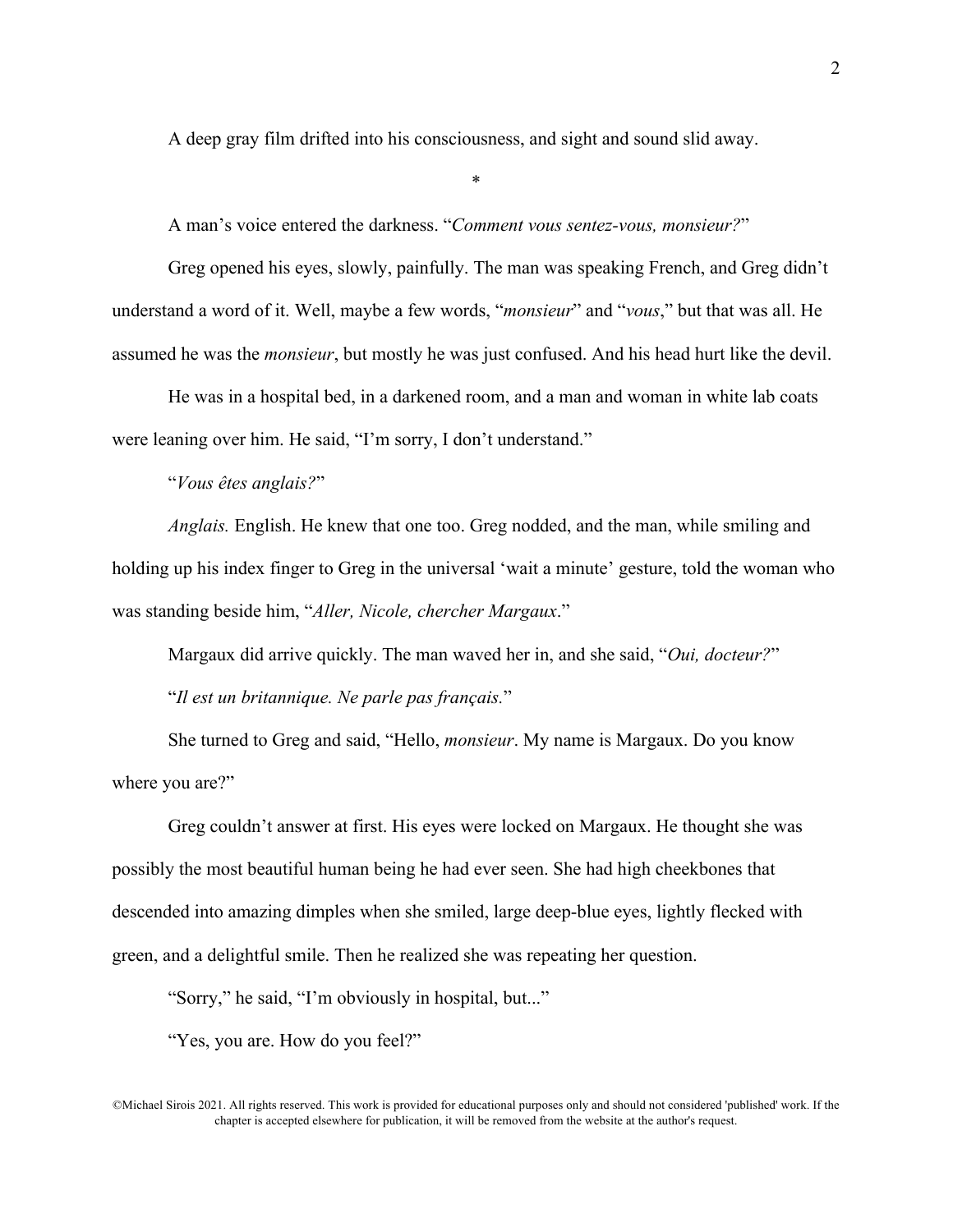Another difficult question. He felt entranced by her presence, he felt lucky to be talking to such a lovely creature, he felt like he wanted to get to know her better, and he also felt he had better not express those thoughts because — obviously— she wasn't asking about any of that. He finally said, "Well, my head hurts a lot, back here."

He started to reach behind his head with his left hand, and saw that most of his forearm was thoroughly bandaged, some pinkish fluid beginning to seep through part of the gauze. When he tried to switch to his right arm, he noticed the IV needle in it.

"What the hell happened to me?" he asked.

To allay his concern, Margaux, who had been conveying his comments to the doctor, pulled up a chair, and took his left hand as she sat down. Greg was momentarily glad they didn't have him hooked up to any monitors. Her touch was so electric he was positive he would have blown the machine's fuse.

She said, "Why don't we start with me explaining what we know about you and why you are here. Would that be all right?"

"Okay," Greg said. He gazed steadily at her, trying to focus only on her words. An impossible task.

"Let's begin with what your name is."

"It's Greg Hayward. And you're Margaux, right?" he said, looking at the name badge just a few inches above what he was imagining was an outstanding breast.

"Yes, *exactement*. I am going to be translating for Doctor Devereaux since he speaks very little English."

"Sure, that's great," Greg said, "but …why is everyone speaking French?"

"Well, because you are in France, *monsieur*."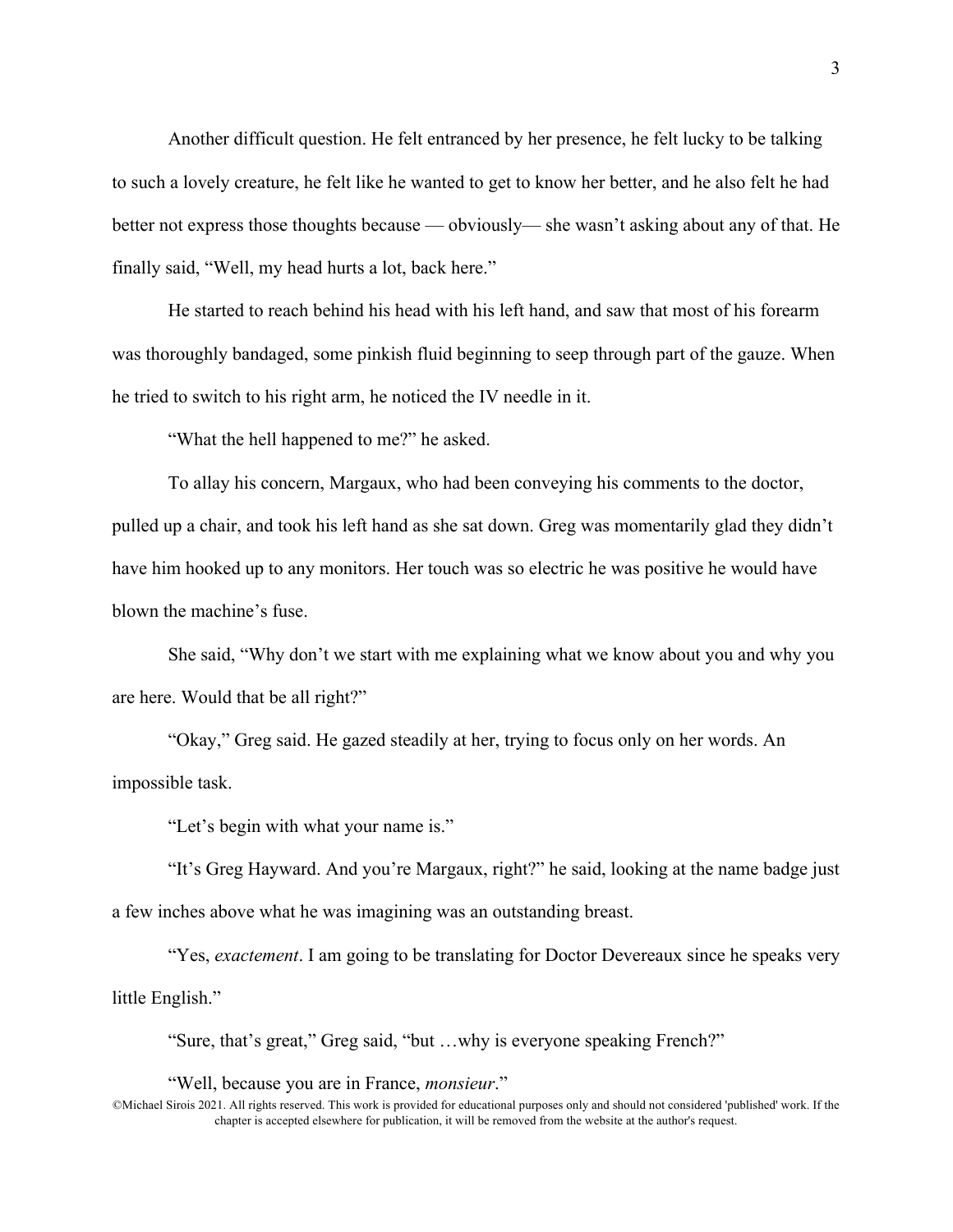At first Greg thought he hadn't understood her, but she looked at him with such seriousness of purpose that he knew he had heard her correctly. That was impossible, though.

The last thing he remembered was taking his evening run in Ilfracombe.

And a woman.

And a bee sting.

Greg panicked and tried to pull out his IV. Several pairs of hands pushed him back down onto the bed. They were all trying to calm him down, but he was putting up quite a struggle. Out of the corner of his eye he could see someone injecting some clear liquid into the IV line, and moments later he relaxed like a deflating air mattress, his bones and flesh melting casually into the bed. As he gazed up into Margaux's worried eyes, her hand now on his forehead, the room faded from view and he slipped into darkness once more.

\*

It was the next morning. Margaux had finished her rounds, and should have been on her way home by now, but she was worried about the man who had identified himself as Greg Hayward. They had kept him on a mild sedative all night, gradually reducing the dose. He should be waking up soon, and she wanted to be there when he did. She didn't know why she was so interested in him. Yes, he was handsome enough, but that wasn't especially important to her. She had the feeling he was a gentle soul, and didn't deserve what had happened to him, so maybe there was an element of pity in her desire to be here to ease him safely back into consciousness. She also felt a connection to him that she couldn't explain, though.

As if on cue, his eyelids began to flutter. He moved slightly, sighed, and said, "It's you." She smiled. "Yes, *monsieur*. You remember me?"

"Yes. You're the nurse. The interpreter."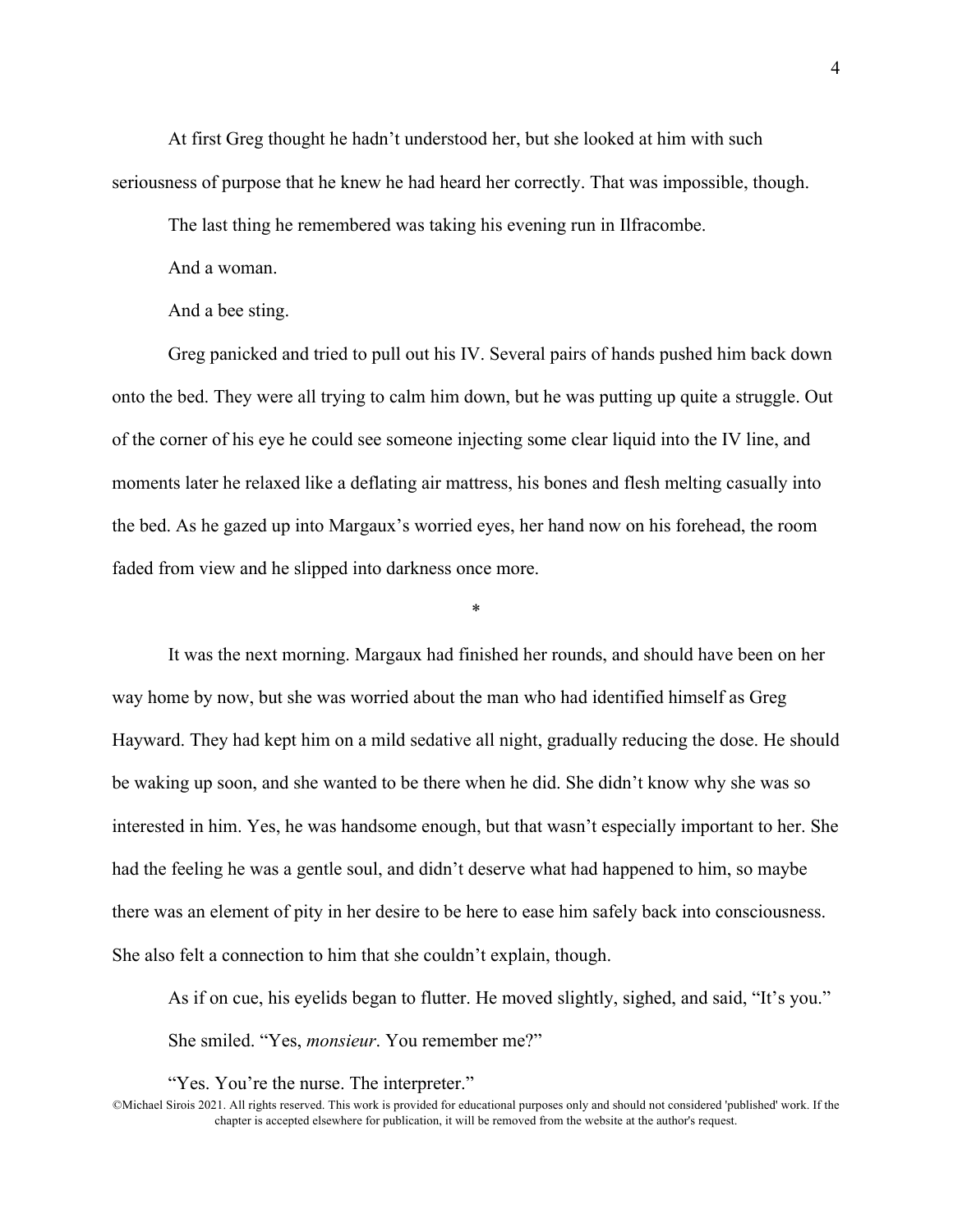"*Oui*. My name is Margaux Brillon, and I will continue to translate for you while you are here. Do you speak any French at all?"

"Very little. Just schoolboy French, and that was years and years ago."

"Then I will be here in the afternoons and evenings. In the daytime someone, probably Nicole or Frederic, will help you."

"Oh," he said, a hint of disappointment in his voice, "You're about to go?"

"My shift is over, but I can stay for a little while if you like."

"Good," he said, as if relieved.

She smiled. And blushed. "Perhaps I should, what's the phrase, catch you up?"

"Catch me up to speed? Yes, please." Asking the obvious question first, he said, "Why am I here?"

He didn't seem to be panicked this time, just curious about his situation, so Margaux thought he was showing improvement.

"First of all, you shouldn't worry," she said, "but this is what we know. You were found in the road yesterday afternoon, in *le centre-ville*, the downtown area, and were taken to one of our emergency clinics. You had apparently been in an accident when you were jogging. The attendants said you were struggling and anxious, and, frankly, they said you were babbling nonsense, so once you were stabilized they brought you here."

"Where is here?"

"Ah, I haven't told you. You are in the Hospitalière de la Toussaint, in Caen. Can you tell me why you were so upset yesterday?"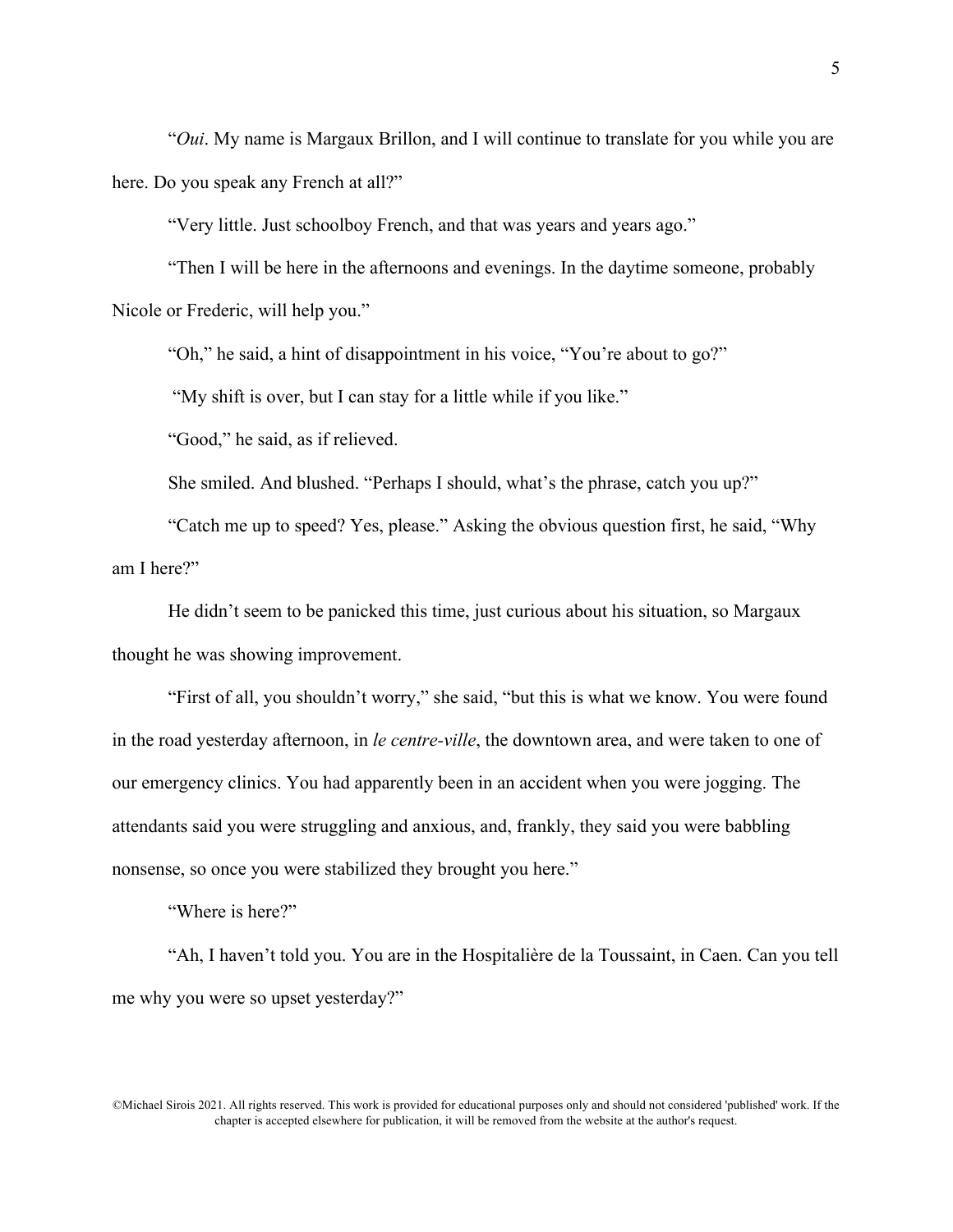"Well, I'm still worried, because the last I remember I was jogging, and I did pass out, but I was in England, in Ilfracombe, which is on the west coast …what, maybe two hundred miles from here? And a hundred of that is over water."

"That *is* most strange."

He asked her what day it was, and she said, "It's the 12th of June."

"Of June?"

"*Oui*."

"It was the 21st of May when I..." He hesitated, not wanting to admit to himself what that meant. After a few moments of silence he voiced it aloud. "I've lost over three weeks?"

"Apparently so, *monsieur*, but I don't want you to be concerned about this. We will help you figure it out. At least we know your name now, and we can release that information to see if someone recognizes you. Someone must be worried about you."

He grinned. "I'm worried about me too. Either I'm crazy, or something crazy has happened to me. Did I have anything with me when I was hurt? A mobile phone?"

"*Un portable?* No." Looking at his chart, she said, "You were wearing running shorts and shoes. You had two keys in your shorts, possibly for a house and a car, and you were wearing a watch and a silver chain."

"A chain? I've never worn anything like that. And I didn't have my iPod? I almost always take my mobile and my iPod when I go for a run."

"The chain was around your neck. It had a small pendant of a runner on it. You own nothing like that?" He shook his head, no, so she suggested, "Perhaps that was why you were injured. If your mobile and your iPod are missing it might have been a robbery."

"Maybe so."

<sup>©</sup>Michael Sirois 2021. All rights reserved. This work is provided for educational purposes only and should not considered 'published' work. If the chapter is accepted elsewhere for publication, it will be removed from the website at the author's request.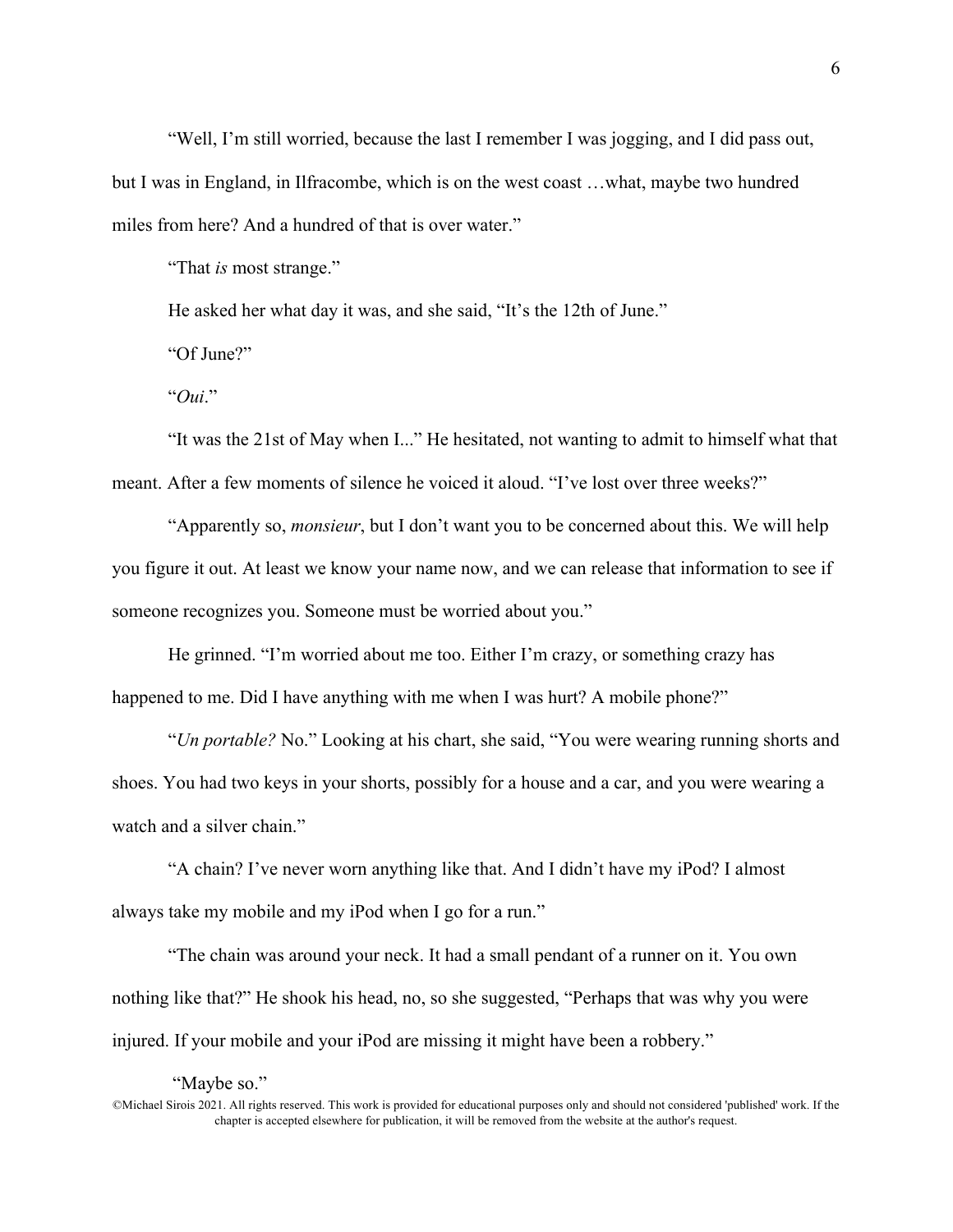"But you are safe now. That is what counts."

"I suppose."

Just then a nurse's head appeared in the doorway saying, "*Margaux, il a un visiteur.*"

A young woman entered, her blonde hair pulled back in a ponytail. Margaux guessed she was in her late twenties, maybe a couple of years older than her. A huge smile spread across the woman's face. "Oh, Greg. Thank god. I was so worried. Are you okay?"

He hesitated. "Uh, fine. I think."

She turned to Margaux and held out her hand. "Hello. I'm Claire Borrowman, Greg's fiancée. I've been checking all the hospitals since he didn't come back to our hotel last night."

The word fiancée took Margaux by surprise. She accepted Claire's proffered hand and shook it lightly. She knew she should never develop romantic feelings for a patient, but her reaction was apparent proof that she had. Her disappointment lifted slightly, though, when Greg said to Claire, with the sincere politeness often expected of the British, if not always attained, "I'm sorry if this seems rude, but I don't think I know you."

If Margaux had been looking at Greg instead of Claire, his befuddled look alone would have told her that he hadn't expected the word fiancée either. Unfortunately, his diagnosis also seemed certain now. Some sort of amnesia.

"I won't swear to it," she said, "but I think I know what has happened. Greg — Mr. Hayward — has had some trauma to his head, and that could account for his memory loss. He said just before you arrived that he was baffled about the loss of time, and now we might know why. Just a moment, I'm going to fetch Dr. Deveraux."

©Michael Sirois 2021. All rights reserved. This work is provided for educational purposes only and should not considered 'published' work. If the chapter is accepted elsewhere for publication, it will be removed from the website at the author's request. When she returned with the doctor, Claire had taken Margaux's position in the chair, but it seemed apparent that Claire and Greg had spent the few minutes in awkward silence. After